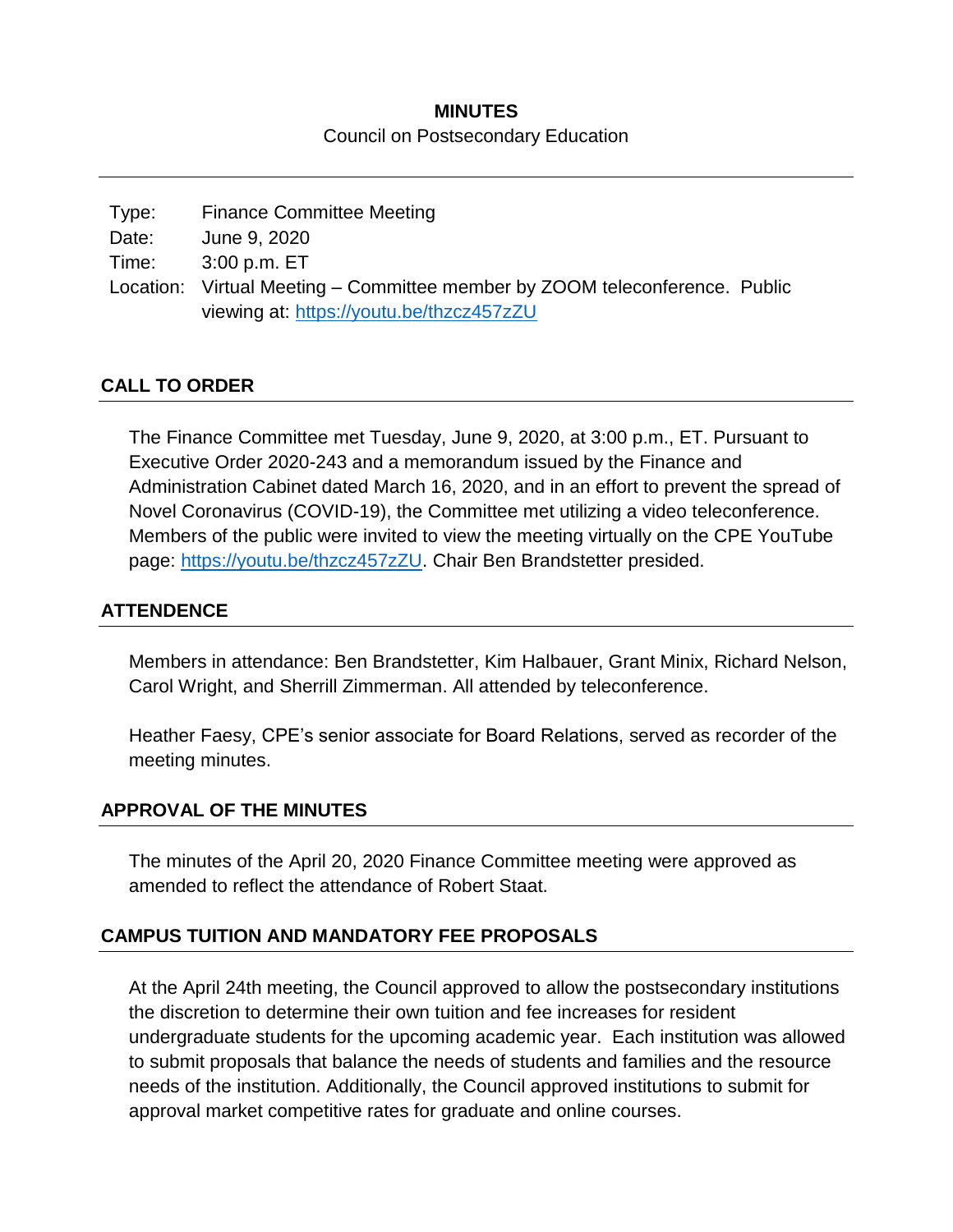Between then and June  $9<sup>th</sup>$ , six institutions submitted tuition and mandatory fee proposals. Dr. Bill Payne, CPE's Vice President of Finance and Administration presented each of the institution's proposals:

- Kentucky State University: No increase in resident undergraduate base rate for the 2020-21 academic year, and a decrease to their non-resident rate by 37.6 percent.
- Morehead State University: No increase to either the resident or nonresident base rates.
- Murray State University: No increase in resident and non-resident undergraduate base rates and approval of their effort to simply the nonresident base rate by combining the out-of-state and regional rates for students admitted during the summer of 2020 and thereafter.
- Northern Kentucky University: No increase to either the resident or nonresident base rates.
- Western Kentucky University: No increase to either the resident or nonresident base rates.
- Kentucky Community and Technical College System: A 2.9% increase in the base rates for both resident and nonresident base rates, which equates to an increase of \$5.00 per credit hour for residents and \$10.00 per credit hour for nonresidents.

MOTION: Ms. Wright moved the Finance Committee approve 2020-21 tuition and mandatory fee proposals from Kentucky State University, Morehead State University, Murray State University, Northern Kentucky University, Western Kentucky University, and the Kentucky Community and Technical College System. Ms. Zimmerman seconded the motion.

VOTE: The motion passed.

# **DELEGATE TUITION APPROVAL AUTHORITY TO FINANCE COMMITTEE**

Three institutions were unable to submit tuition and mandatory fee proposals because their boards had not yet met to review and approve them. Those universities are the University of Kentucky, the University of Louisville, and Eastern Kentucky University.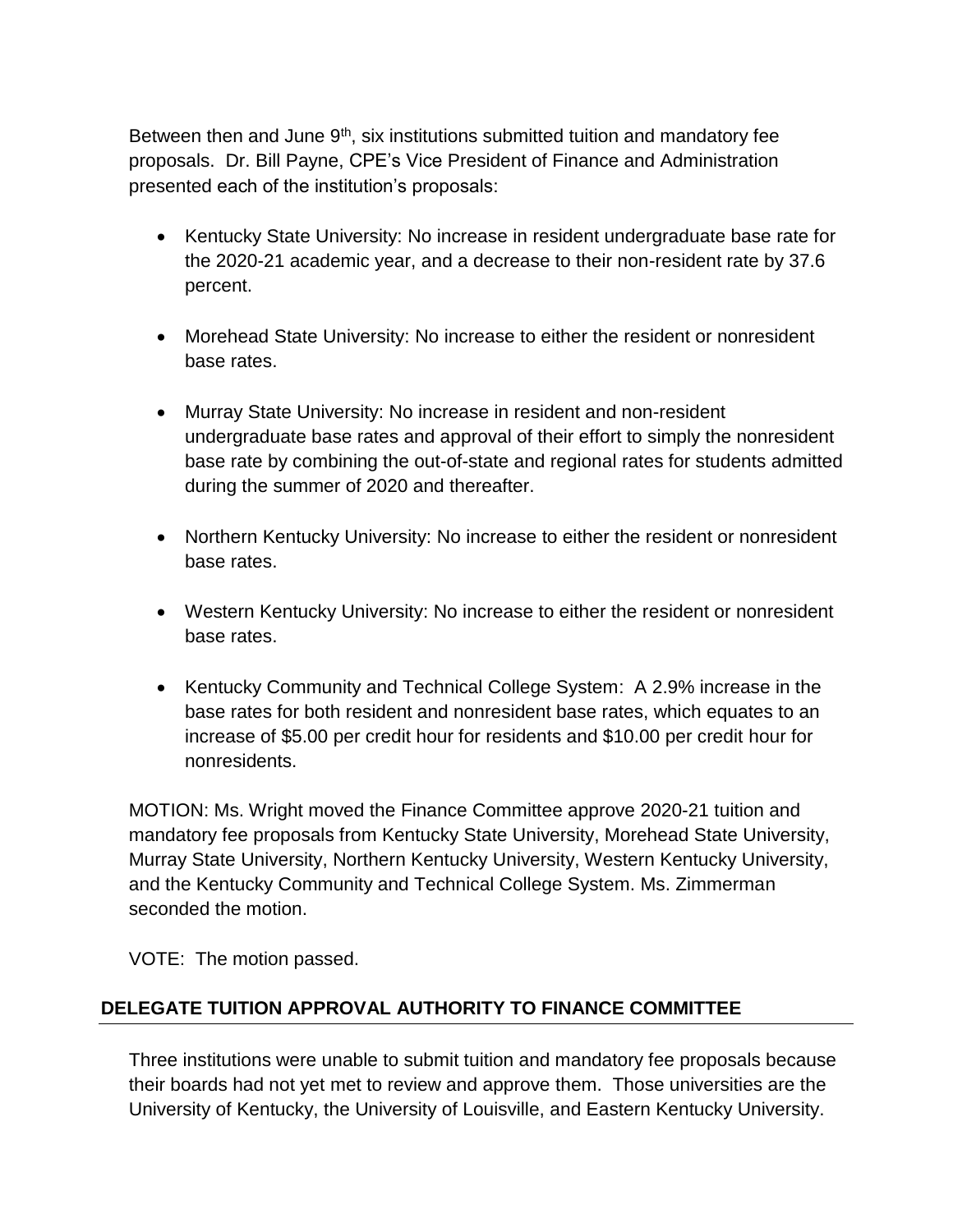Mr. Shaun McKiernan, CPE's Director of Finance and Budget suggested the Finance Committee request delegation authority from the full Council to review and finalize those rates on its behalf at a special meeting in July.

# **UPDATE ON CARES ACT FUNDING**

Ms. Lee Nimocks, CPE's Chief of Staff and Vice President for Strategy, presented an update on the funding related to the CARES ACT and the Governor's Emergency Education Relief Fund.

The CARES Act includes more than \$30 billion for education, with at least \$13.5 billion for the nation's K-12 schools and more than \$14 billion for higher education. Funding for colleges and universities will run through the Higher Education Emergency Relief Fund. Kentucky colleges and universities that are Title IV eligible will receive a share of \$156 million based on formula established by the U.S. Department of Education (USDOE). Ninety percent (90%) of the Higher Education Emergency Relief Fund flow to campuses in two equal distributions: Emergency Cash Grants for Students and grants to help campuses respond to costs incurred due to the pandemic. Ten percent (10%) of the Higher Education Emergency Relief Fund will be directed to minority serving campuses and campuses with significant unmet need after receiving funds from other pools.

Governor's Emergency Education Relief Fund (GEERF) provides \$3 billion in flexible emergency block grants to governors to help them meet the needs of students, schools, postsecondary institutions, and other education-related organizations. The funding is being distributed to states on a formula basis: 60% based on relative share of population ages 5-24 and 40% based on relative share of population counted under Elementary and Secondary Education Act. Kentucky will receive \$44 million of the \$3 billion total. Governor Beshear determined that \$13.8 million in GEER funding will be directed to postsecondary education, under the administration of CPE.

# **FISCAL 2020-21 PERFORMANCE FUND DISTRIBUTION**

Dr. Payne presented the performance funding distribution for the 2020-21 fiscal year. The enacted budget provided an appropriation of \$14,994,800 for the Postsecondary Education Performance Fund (PEPF). Using an allocation method defined in statute, CPE staff determined that the distribution of those funds between sectors should be an \$11,679,600 allocation to the public universities and a \$3,315,200 allocation to KCTCS institutions, based on sector share of system total adjusted net General Fund appropriations.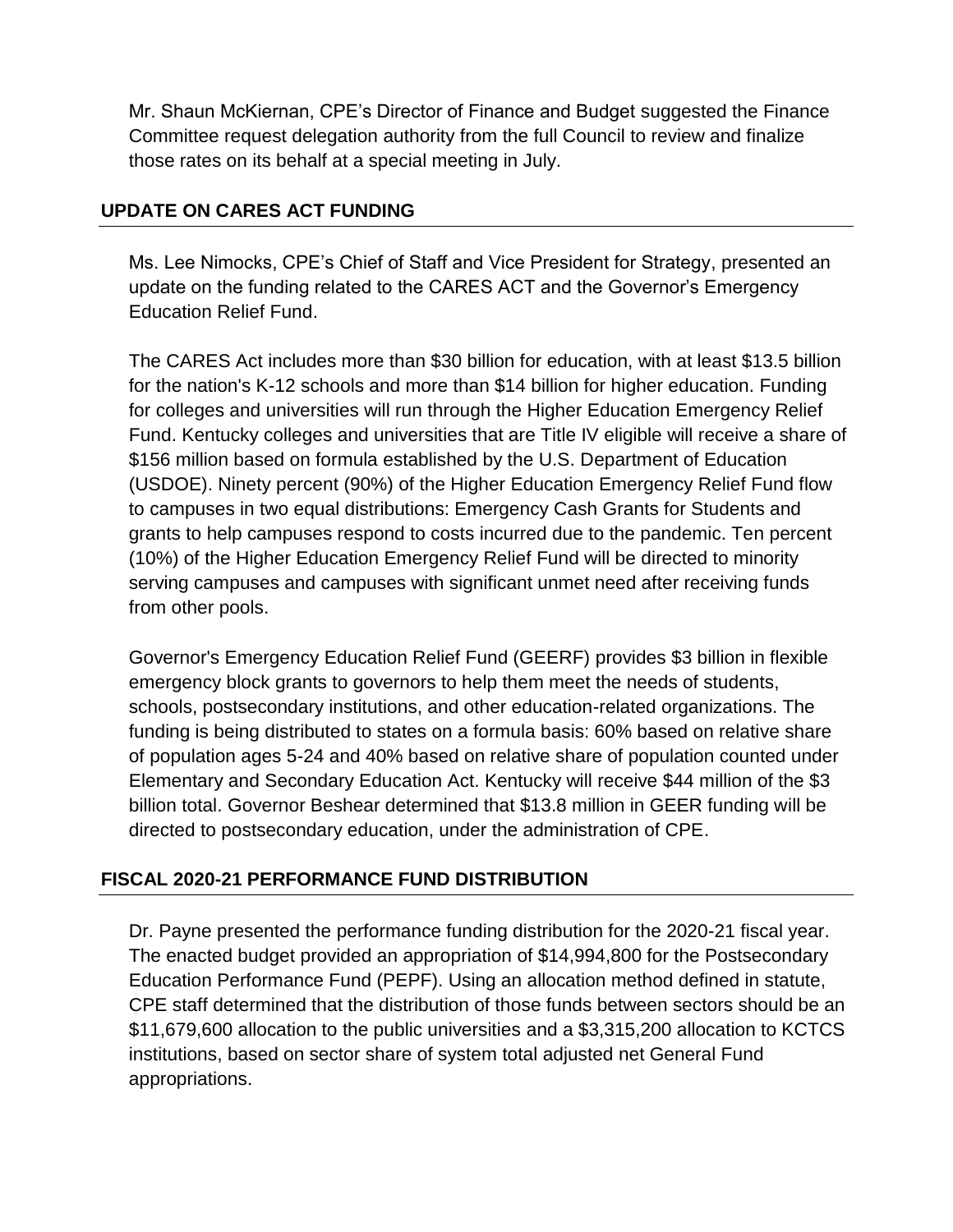Using the funding models defined in statute for each sector, CPE and KCTCS staff members determined that the distribution of 2020-21 PEPF appropriations among institutions should be as follows:

|                                    | 2020-21             |
|------------------------------------|---------------------|
| <b>Public Universities</b>         | <b>Distribution</b> |
| University of Kentucky             | \$6,621,600         |
| University of Louisville           | 2,938,900           |
| <b>Eastern Kentucky University</b> | 394,200             |
| <b>Kentucky State University</b>   | O                   |
| <b>Morehead State University</b>   | 0                   |
| <b>Murray State University</b>     | 0                   |
| Northern Kentucky University       | 967,000             |
| <b>Western Kentucky University</b> | 757,900             |
| <b>KCTCS</b>                       | 3,315,200           |
| Total                              | \$14,994,800        |
|                                    |                     |
|                                    | 2020-21             |
| <b>KCTCS Institutions</b>          | <b>Distribution</b> |
| Ashland                            | \$0                 |
| <b>Big Sandy</b>                   | 0                   |
| <b>Bluegrass</b>                   | 611,500             |
| Elizabethtown                      | 314,200             |
| Gateway                            | 285,200             |
| Hazard                             | 0                   |
| Henderson                          | 0                   |
| Hopkinsville                       | 201,800             |
| Jefferson                          | 468,400             |
| Madisonville                       | 0                   |
| Maysville                          | 266,800             |
| Owensboro                          | 284,400             |
| Somerset                           | 327,400             |
| Southcentral                       | 291,900             |
| Southeast                          | 0                   |
| <b>West Kentucky</b>               | 263,600             |
| <b>KCTCS Total</b>                 | \$3,315,200         |

# **UPDATE ON PROPOSED 2020-21 AGENCY OPERATING BUDGET**

On June 4, 2020, the Executive Committee approved the proposed 2020-21 CPE Agency Operating Budget. It is scheduled to be presented to the full Council for